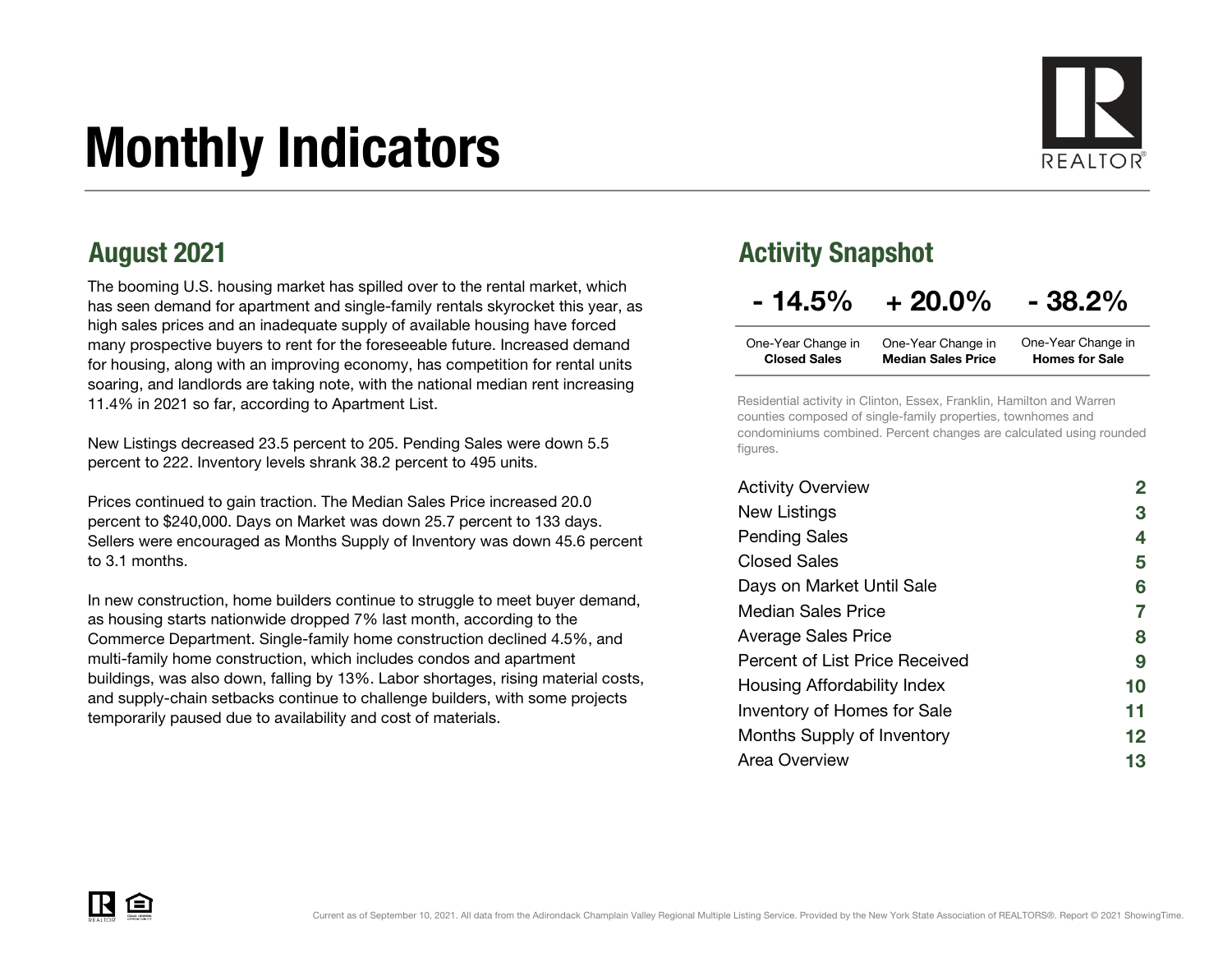### Activity Overview

Key metrics by report month and for year-to-date (YTD) starting from the first of the year.



| <b>Key Metrics</b>                 | <b>Historical Sparkbars</b>                        | 8-2020    | 8-2021    | Percent Change | <b>YTD 2020 YTD 2021</b> |           | Percent Change |
|------------------------------------|----------------------------------------------------|-----------|-----------|----------------|--------------------------|-----------|----------------|
| <b>New Listings</b>                | 8-2018<br>8-2019<br>8-2020<br>8-2021               | 268       | 205       | $-23.5%$       | 1,400                    | 1,365     | $-2.5%$        |
| <b>Pending Sales</b>               | 8-2018<br>8-2019<br>$8-2020$                       | 235       | 222       | $-5.5%$        | 1,204                    | 1,265     | $+5.1%$        |
| <b>Closed Sales</b>                | 8-2018<br>8-2020<br>8-2021<br>8-2019               | 173       | 148       | $-14.5%$       | 872                      | 1,088     | $+24.8%$       |
| <b>Days on Market</b>              | 8-2018<br>8-2019<br>8-2020<br>$8 - 202$            | 179       | 133       | $-25.7%$       | 204                      | 168       | $-17.6%$       |
| <b>Median Sales Price</b>          | 8-2019<br>8-2018<br>8-2020<br>8-2021               | \$200,000 | \$240,000 | $+20.0%$       | \$167,000                | \$202,500 | $+21.3%$       |
| <b>Avg. Sales Price</b>            | 8-2018<br>8-2019<br>8-2020<br>$8 - 202$            | \$310,838 | \$332,862 | $+7.1%$        | \$257,037                | \$304,749 | $+18.6%$       |
| <b>Pct. of List Price Received</b> | 8-2018<br>8-2019<br>8-2020<br>8-2021               | 95.6%     | 97.6%     | $+2.1%$        | 94.4%                    | 96.5%     | $+2.2%$        |
| <b>Affordability Index</b>         | 8-2018<br>8-2019<br>8-2020<br>8-2021               | 190       | 157       | $-17.4%$       | 227                      | 187       | $-17.6%$       |
| <b>Homes for Sale</b>              | 8-2018<br>8-2019<br>8-2020<br>8-2021               | 801       | 495       | $-38.2%$       | --                       |           |                |
| <b>Months Supply</b>               | a se Eliza<br>8-2018<br>8-2019<br>8-2020<br>8-2021 | 5.7       | 3.1       | $-45.6%$       |                          |           |                |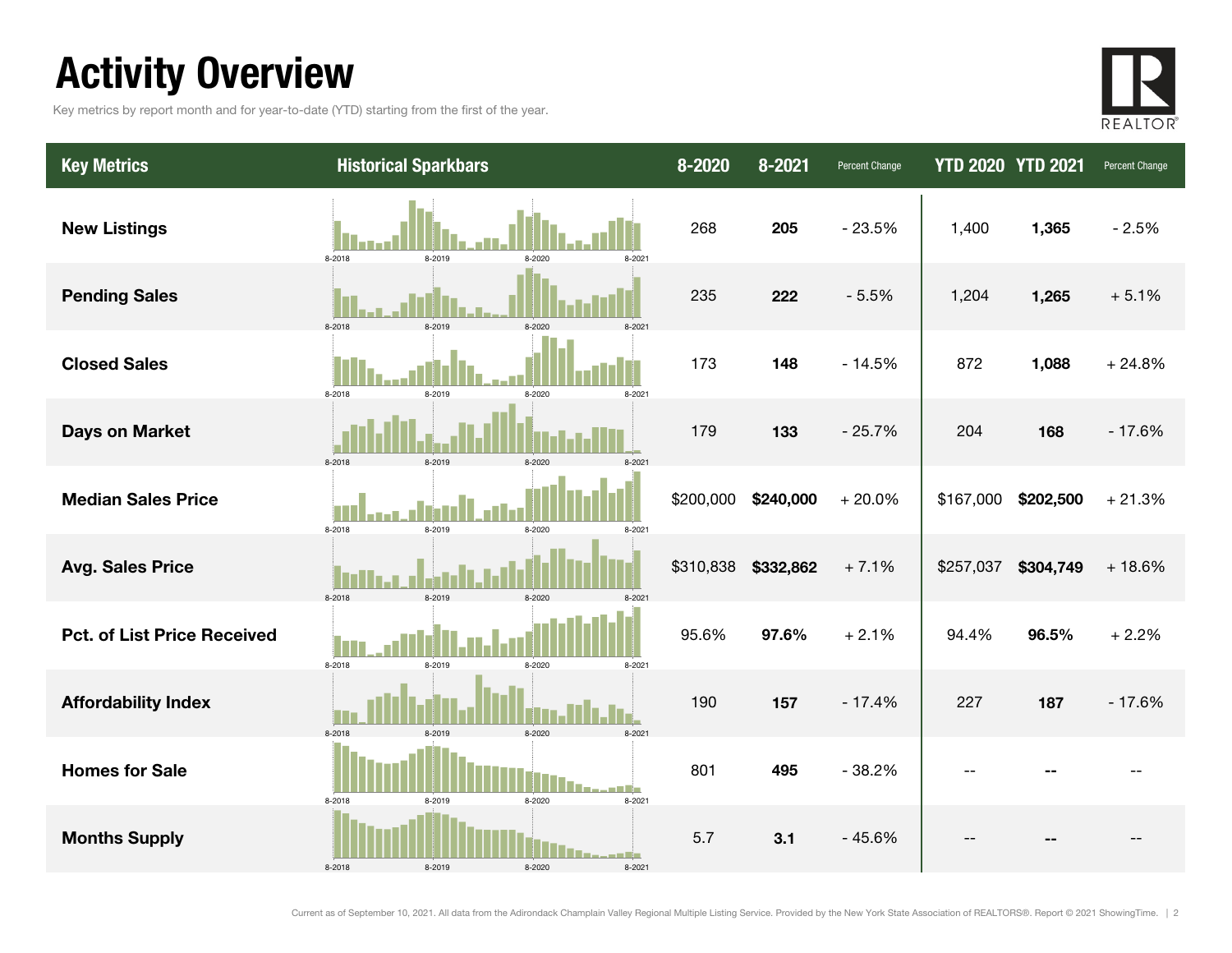### New Listings

A count of the properties that have been newly listed on the market in a given month.





| 1,650   |          |         |
|---------|----------|---------|
|         | 1,400    | 1,365   |
|         |          |         |
|         |          |         |
|         |          |         |
| $-0.1%$ | $-15.2%$ | $-2.5%$ |
| 2019    | 2020     | 2021    |

| <b>New Listings</b> |     | <b>Prior Year</b> | <b>Percent Change</b> |
|---------------------|-----|-------------------|-----------------------|
| September 2020      | 223 | 170               | $+31.2%$              |
| October 2020        | 196 | 141               | $+39.0\%$             |
| November 2020       | 146 | 97                | $+50.5%$              |
| December 2020       | 83  | 59                | $+40.7%$              |
| January 2021        | 103 | 93                | $+10.8%$              |
| February 2021       | 80  | 118               | $-32.2%$              |
| <b>March 2021</b>   | 147 | 115               | $+27.8%$              |
| April 2021          | 152 | 80                | $+90.0\%$             |
| May 2021            | 219 | 199               | $+10.1%$              |
| June 2021           | 239 | 283               | $-15.5%$              |
| <b>July 2021</b>    | 220 | 244               | $-9.8%$               |
| August 2021         | 205 | 268               | $-23.5%$              |
| 12-Month Avg        | 168 | 156               | $+7.7%$               |

#### Historical New Listings by Month

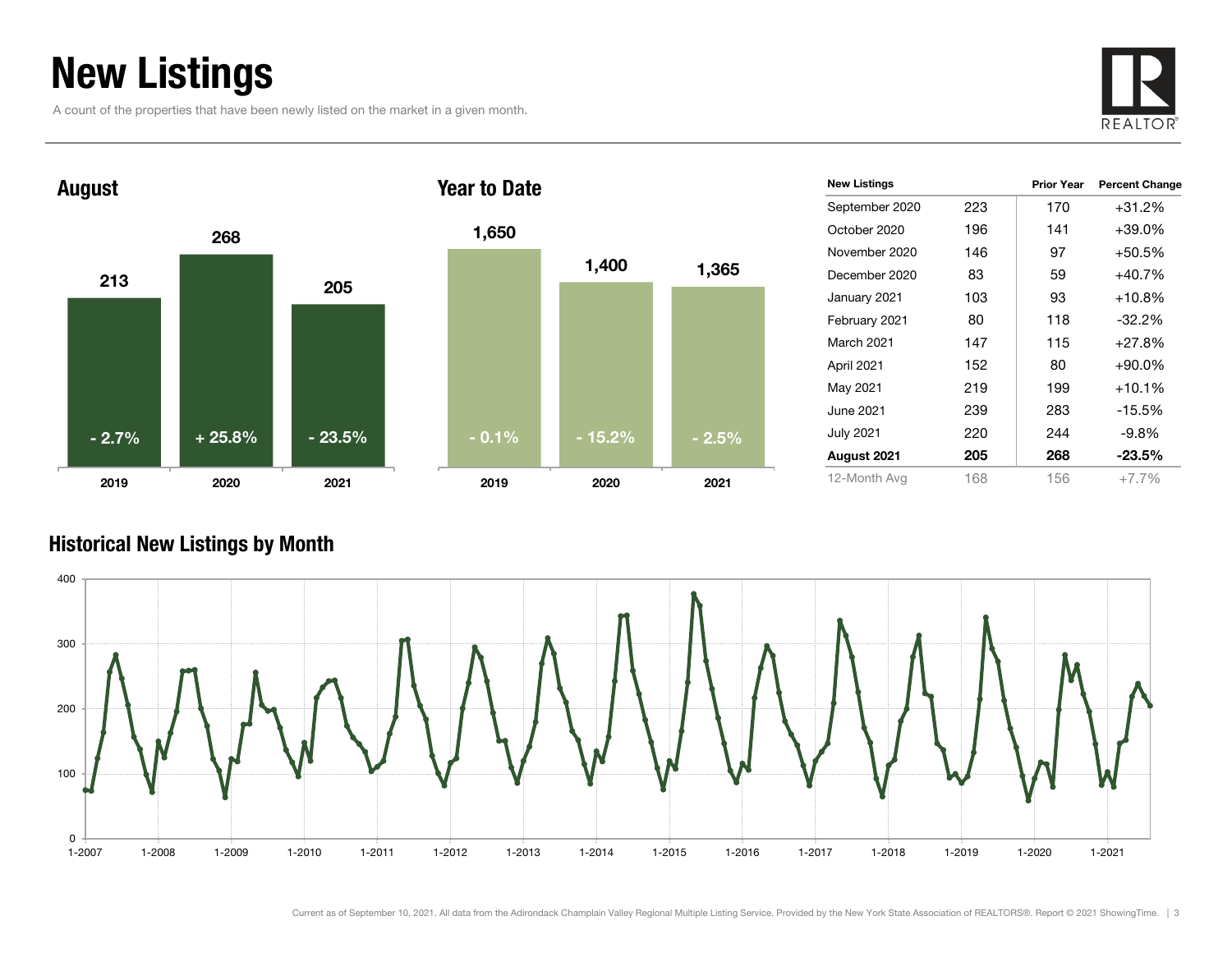### Pending Sales

A count of the properties on which offers have been accepted in a given month.





| <b>Pending Sales</b> |     | <b>Prior Year</b> | <b>Percent Change</b> |
|----------------------|-----|-------------------|-----------------------|
| September 2020       | 216 | 149               | +45.0%                |
| October 2020         | 189 | 138               | +37.0%                |
| November 2020        | 130 | 103               | $+26.2\%$             |
| December 2020        | 111 | 78                | +42.3%                |
| January 2021         | 133 | 102               | $+30.4%$              |
| February 2021        | 118 | 81                | $+45.7%$              |
| March 2021           | 150 | 75                | $+100.0\%$            |
| April 2021           | 142 | 72                | $+97.2%$              |
| May 2021             | 153 | 151               | $+1.3%$               |
| June 2021            | 178 | 231               | $-22.9%$              |
| <b>July 2021</b>     | 169 | 257               | $-34.2%$              |
| August 2021          | 222 | 235               | $-5.5\%$              |
| 12-Month Avg         | 159 | 139               | $+14.4%$              |

#### Historical Pending Sales by Month

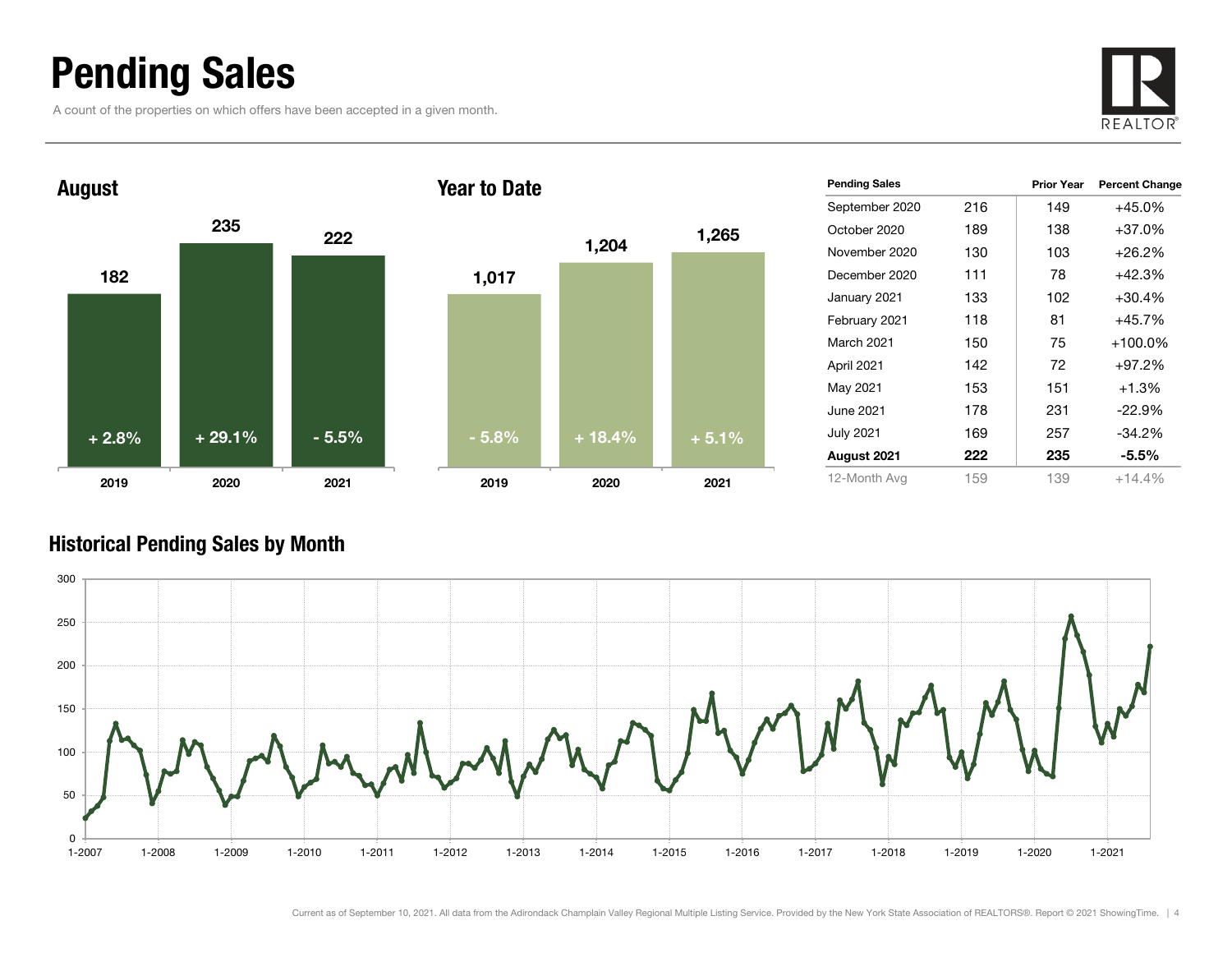### Closed Sales

A count of the actual sales that closed in a given month.





| <b>Closed Sales</b> |     | <b>Prior Year</b> | <b>Percent Change</b> |
|---------------------|-----|-------------------|-----------------------|
| September 2020      | 228 | 131               | +74.0%                |
| October 2020        | 222 | 182               | $+22.0%$              |
| November 2020       | 188 | 148               | $+27.0%$              |
| December 2020       | 216 | 130               | +66.2%                |
| January 2021        | 114 | 104               | $+9.6%$               |
| February 2021       | 115 | 73                | +57.5%                |
| March 2021          | 131 | 85                | +54.1%                |
| April 2021          | 140 | 81                | +72.8%                |
| May 2021            | 133 | 97                | +37.1%                |
| June 2021           | 159 | 100               | +59.0%                |
| July 2021           | 148 | 159               | $-6.9\%$              |
| August 2021         | 148 | 173               | -14.5%                |
| 12-Month Avg        | 162 | 122               | $+32.8\%$             |

#### Historical Closed Sales by Month

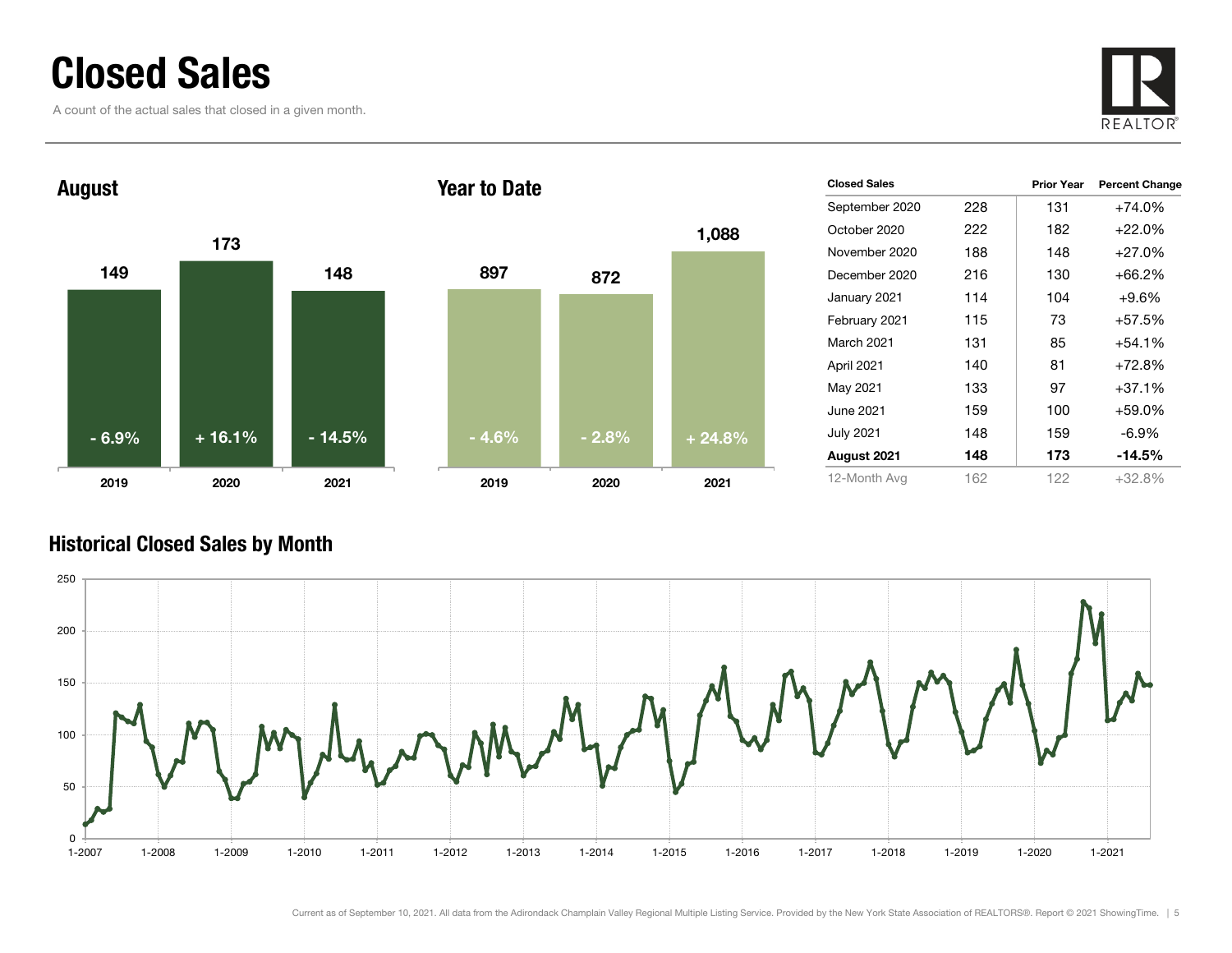### Days on Market Until Sale

Average number of days between when a property is listed and when it is closed in a given month.





| Days on Market   |     | <b>Prior Year</b> | <b>Percent Change</b> |
|------------------|-----|-------------------|-----------------------|
| September 2020   | 179 | 149               | $+20.1%$              |
| October 2020     | 167 | 168               | $-0.6\%$              |
| November 2020    | 182 | 201               | $-9.5%$               |
| December 2020    | 160 | 196               | $-18.4%$              |
| January 2021     | 176 | 163               | $+8.0%$               |
| February 2021    | 161 | 199               | $-19.1%$              |
| March 2021       | 190 | 227               | $-16.3%$              |
| April 2021       | 189 | 227               | $-16.7%$              |
| May 2021         | 185 | 247               | $-25.1%$              |
| June 2021        | 184 | 199               | $-7.5\%$              |
| <b>July 2021</b> | 131 | 216               | -39.4%                |
| August 2021      | 133 | 179               | $-25.7\%$             |
| 12-Month Avg*    | 170 | 194               | $-12.4%$              |

\* Average Days on Market of all properties from September 2020 through August 2021. This is not the average of the individual figures above.



#### Historical Days on Market Until Sale by Month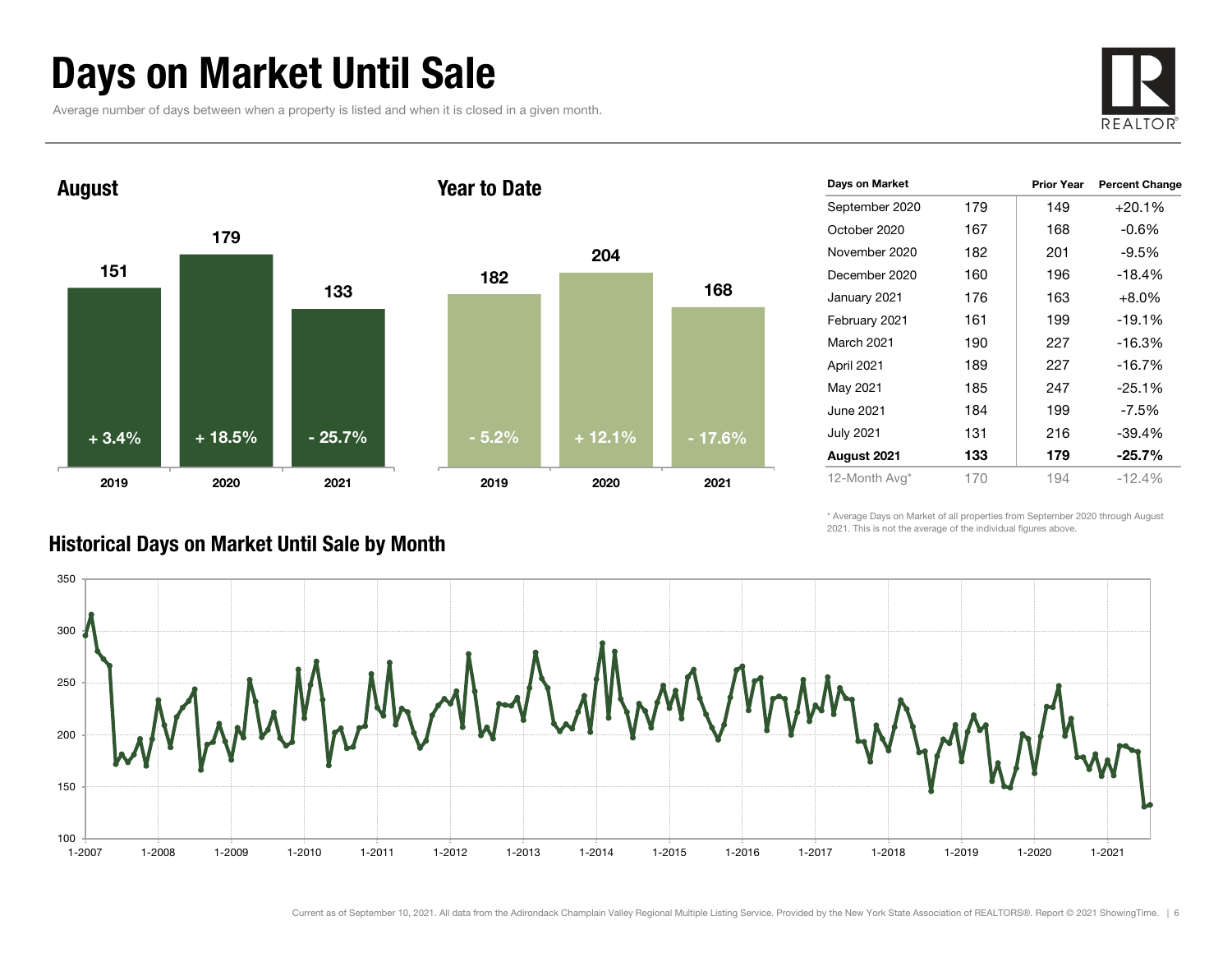### Median Sales Price

Point at which half of the sales sold for more and half sold for less, not accounting for seller concessions, in a given month.



August

#### Year to Date



| <b>Median Sales Price</b> |           | <b>Prior Year</b> | <b>Percent Change</b> |
|---------------------------|-----------|-------------------|-----------------------|
| September 2020            | \$204,750 | \$159,900         | $+28.0\%$             |
| October 2020              | \$209,000 | \$158,400         | $+31.9%$              |
| November 2020             | \$229,450 | \$185,500         | +23.7%                |
| December 2020             | \$195,750 | \$176,595         | $+10.8%$              |
| January 2021              | \$196,763 | \$129,575         | $+51.9%$              |
| February 2021             | \$182,000 | \$149,000         | +22.1%                |
| March 2021                | \$195,944 | \$159,000         | $+23.2%$              |
| April 2021                | \$225,000 | \$165,000         | +36.4%                |
| May 2021                  | \$190,000 | \$150,000         | +26.7%                |
| June 2021                 | \$200,000 | \$155,000         | $+29.0%$              |
| July 2021                 | \$217,500 | \$199,900         | $+8.8\%$              |
| August 2021               | \$240,000 | \$200,000         | +20.0%                |
| 12-Month Med*             | \$205,000 | \$168,000         | $+22.0\%$             |

\* Median Sales Price of all properties from September 2020 through August 2021. This is not the average of the individual figures above.



#### Historical Median Sales Price by Month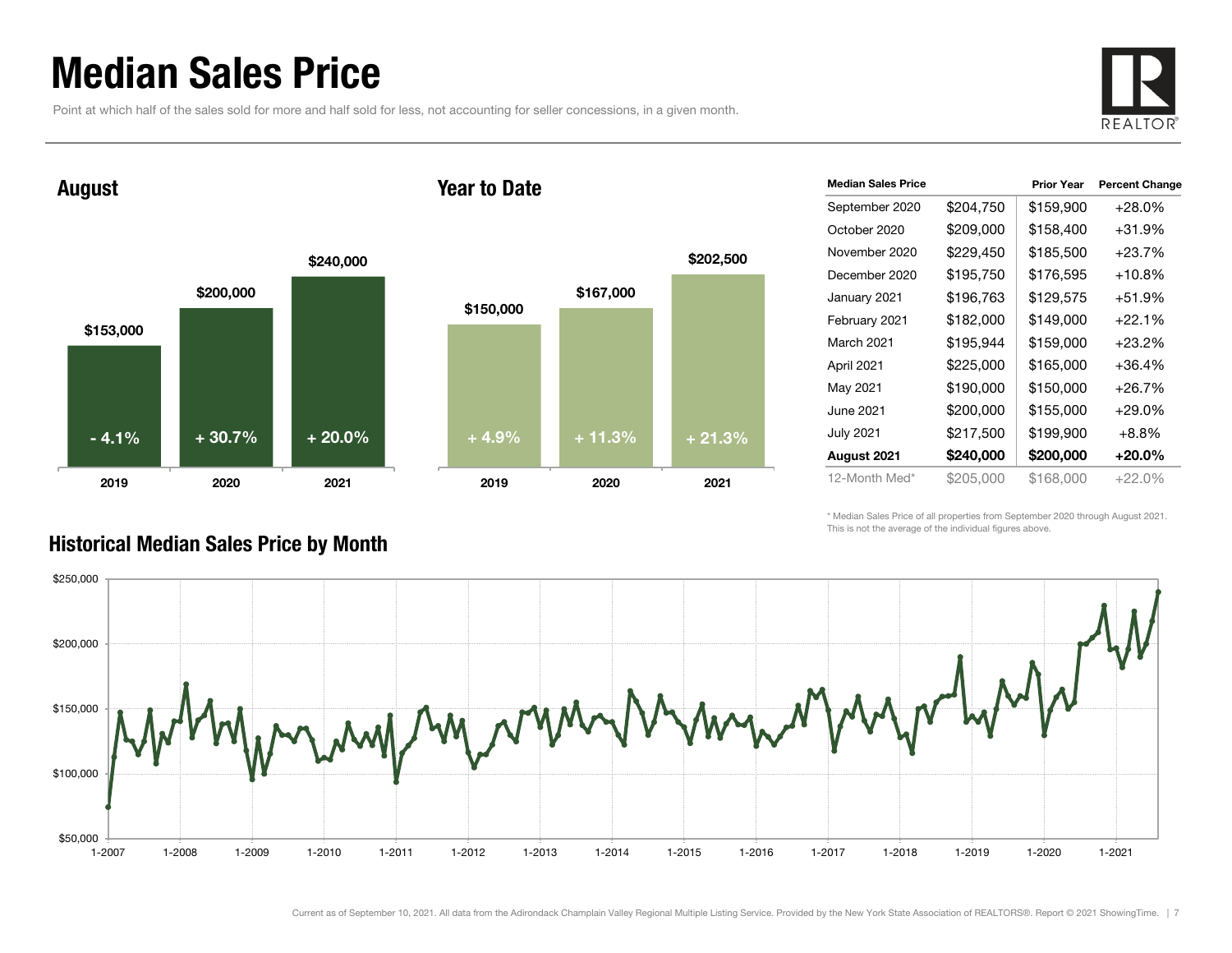### Average Sales Price

Average sales price for all closed sales, not accounting for seller concessions, in a given month.





| Avg. Sales Price |           | <b>Prior Year</b> | <b>Percent Change</b> |
|------------------|-----------|-------------------|-----------------------|
| September 2020   | \$270,385 | \$224,082         | $+20.7%$              |
| October 2020     | \$342,931 | \$207,250         | $+65.5%$              |
| November 2020    | \$344.748 | \$262,558         | +31.3%                |
| December 2020    | \$289,480 | \$235,600         | $+22.9%$              |
| January 2021     | \$282,917 | \$172,314         | $+64.2\%$             |
| February 2021    | \$271,137 | \$241,225         | $+12.4%$              |
| March 2021       | \$390,703 | \$205,621         | $+90.0\%$             |
| April 2021       | \$308,038 | \$249,439         | $+23.5%$              |
| May 2021         | \$290,163 | \$280,419         | $+3.5%$               |
| June 2021        | \$287,002 | \$236,529         | $+21.3%$              |
| July 2021        | \$272,248 | \$290,543         | $-6.3%$               |
| August 2021      | \$332,862 | \$310,838         | $+7.1%$               |
| 12-Month Avg*    | \$307,242 | \$246,563         | $+24.6%$              |

\* Avg. Sales Price of all properties from September 2020 through August 2021. This is not the average of the individual figures above.



#### Historical Average Sales Price by Month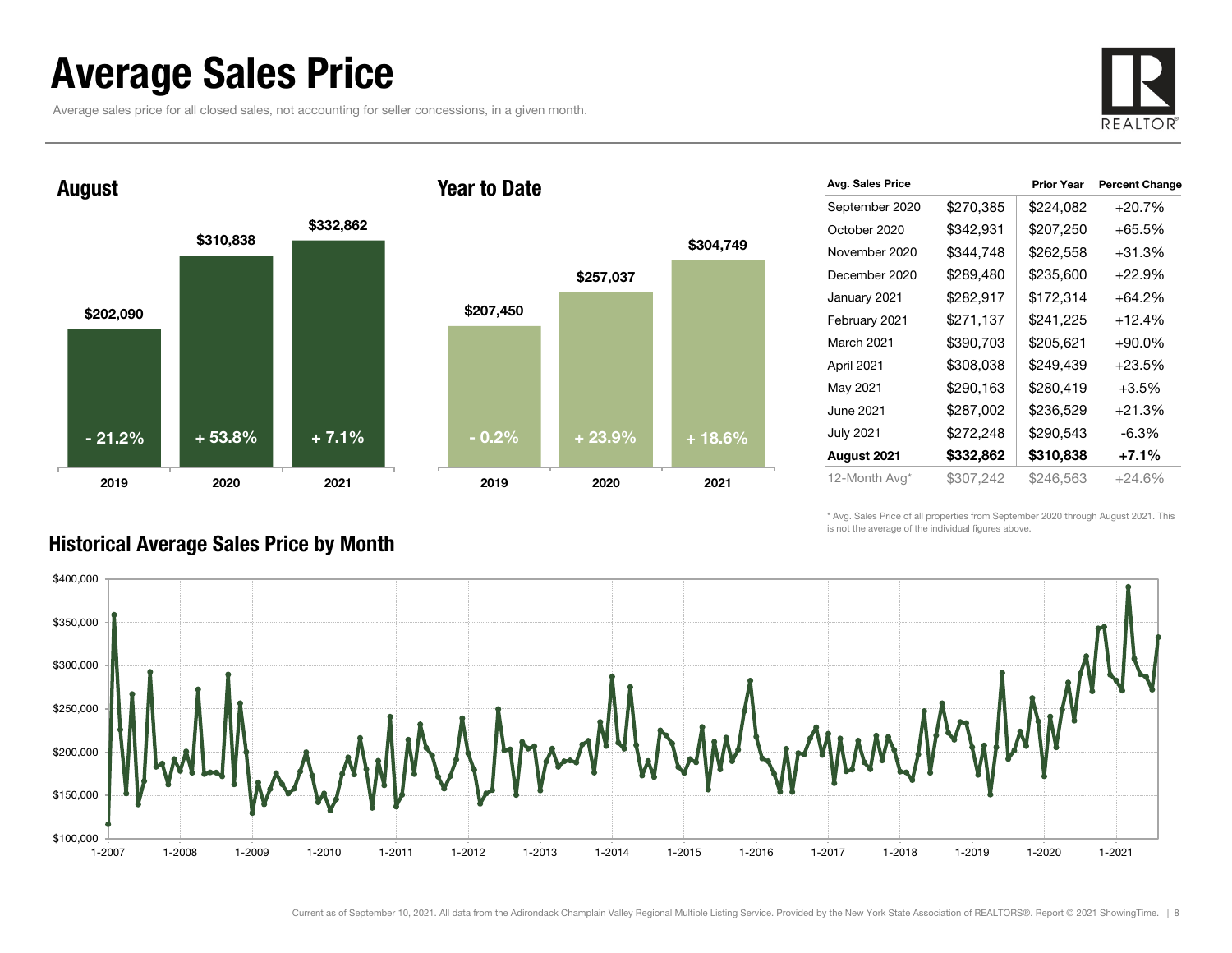### Percent of List Price Received

Percentage found when dividing a property's sales price by its most recent list price, then taking the average for all properties sold in a given month, not accounting for seller concessions.



August

#### Year to Date



| <b>Pct. of List Price Received</b> |       | <b>Prior Year</b> | <b>Percent Change</b> |
|------------------------------------|-------|-------------------|-----------------------|
| September 2020                     | 95.6% | 94.9%             | $+0.7%$               |
| October 2020                       | 96.2% | 94.8%             | +1.5%                 |
| November 2020                      | 95.6% | 92.8%             | $+3.0%$               |
| December 2020                      | 96.3% | 93.9%             | $+2.6%$               |
| January 2021                       | 96.6% | 94.0%             | $+2.8%$               |
| February 2021                      | 95.6% | 93.0%             | $+2.8%$               |
| <b>March 2021</b>                  | 96.4% | 94.9%             | $+1.6%$               |
| April 2021                         | 96.7% | 93.3%             | $+3.6%$               |
| May 2021                           | 95.8% | 93.9%             | $+2.0%$               |
| June 2021                          | 97.1% | 94.0%             | $+3.3%$               |
| <b>July 2021</b>                   | 96.4% | 94.7%             | +1.8%                 |
| August 2021                        | 97.6% | 95.6%             | $+2.1%$               |
| 12-Month Avg*                      | 96.3% | 94.3%             | $+2.1%$               |

\* Average Pct. of List Price Received for all properties from September 2020 through August 2021. This is not the average of the individual figures above.



#### Historical Percent of List Price Received by Month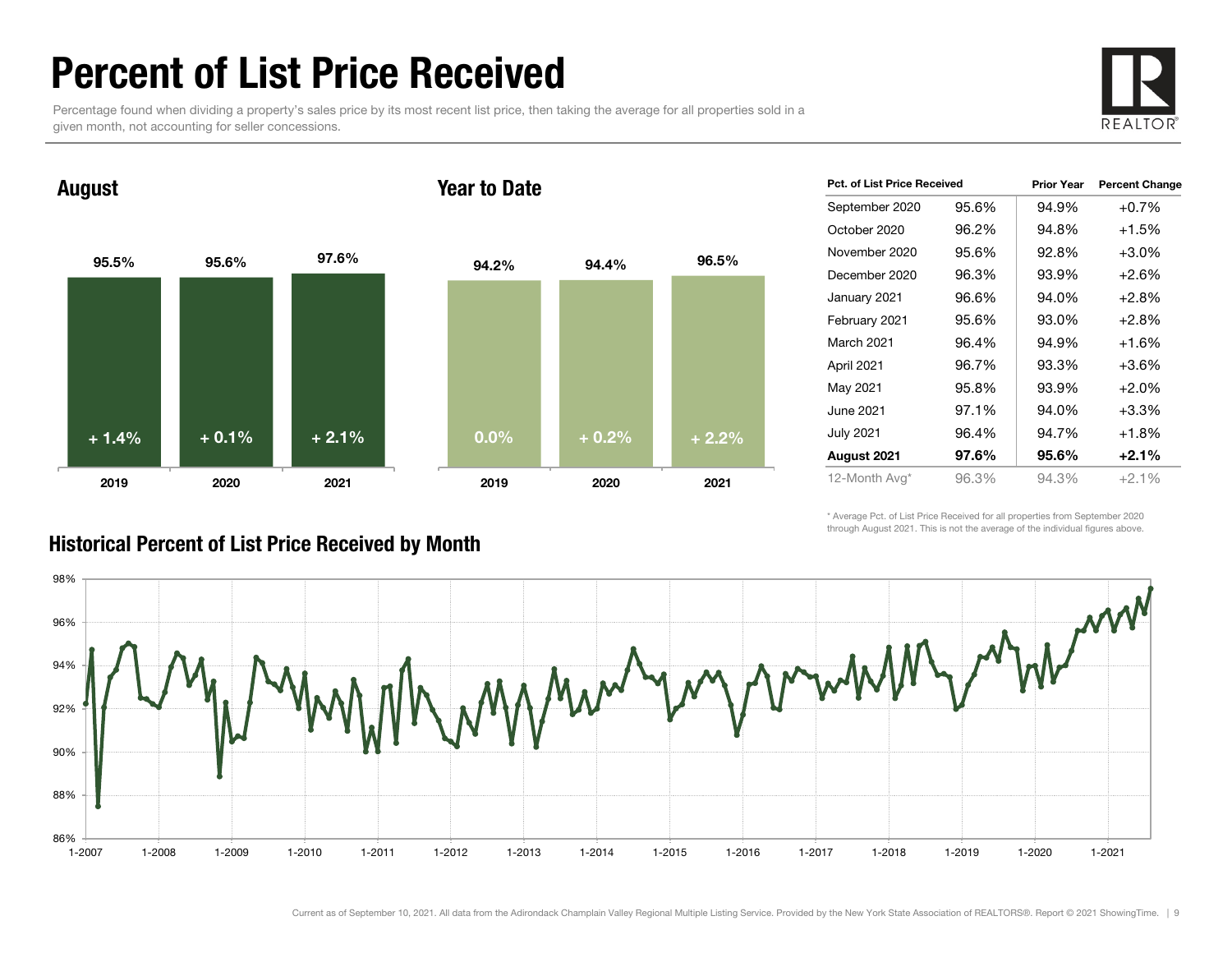## Housing Affordability Index

This index measures housing affordability for the region. For example, an index of 120 means the median household income is 120% of what is necessary to qualify for the median-priced home under prevailing interest rates. A higher number means greater affordability.





| <b>Affordability Index</b> |     | <b>Prior Year</b> | <b>Percent Change</b> |
|----------------------------|-----|-------------------|-----------------------|
| September 2020             | 186 | 214               | $-13.1%$              |
| October 2020               | 183 | 214               | $-14.5%$              |
| November 2020              | 168 | 183               | $-8.2%$               |
| December 2020              | 199 | 191               | $+4.2%$               |
| January 2021               | 196 | 274               | $-28.5%$              |
| February 2021              | 210 | 242               | $-13.2%$              |
| March 2021                 | 189 | 227               | $-16.7%$              |
| April 2021                 | 165 | 222               | $-25.7%$              |
| May 2021                   | 197 | 246               | $-19.9%$              |
| June 2021                  | 187 | 240               | $-22.1%$              |
| <b>July 2021</b>           | 174 | 188               | $-7.4\%$              |
| August 2021                | 157 | 190               | $-17.4\%$             |
| 12-Month Avg               | 184 | 219               | $-16.0%$              |

#### Historical Housing Affordability Index by Mont h

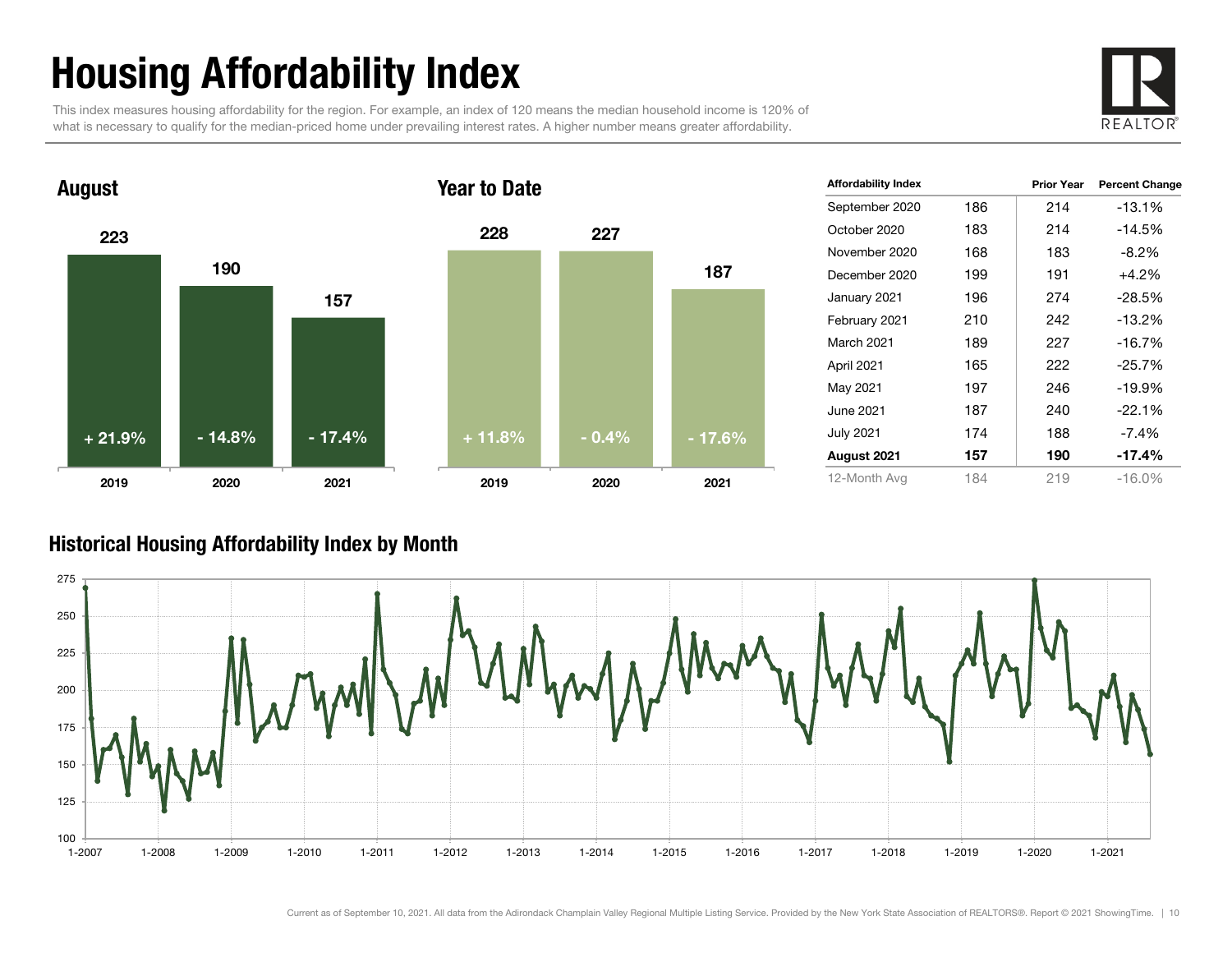### Inventory of Homes for Sale

The number of properties available for sale in active status at the end of a given month.





#### Historical Inventory of Homes for Sale by Month

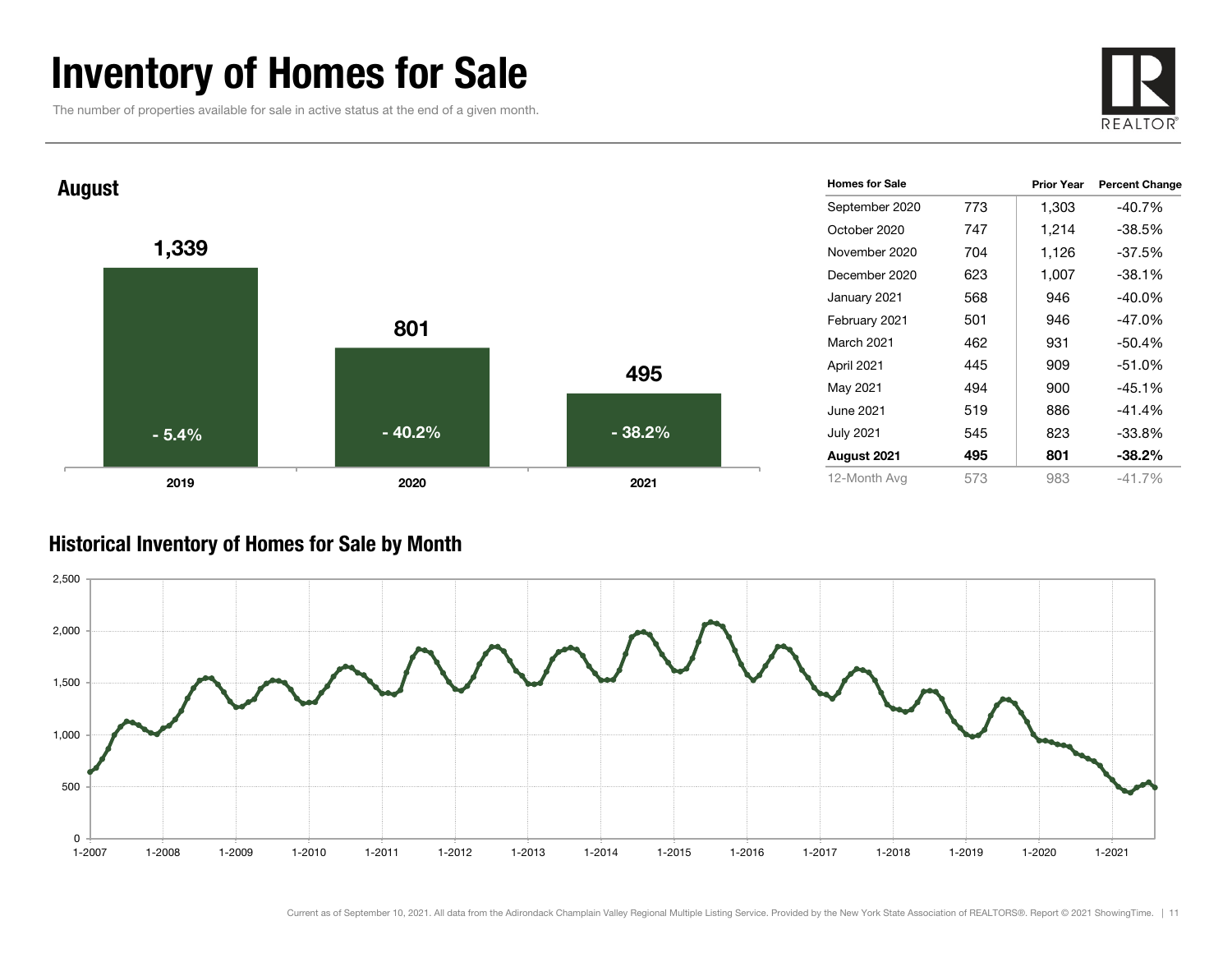### Months Supply of Inventory

The inventory of homes for sale at the end of a given month, divided by the average monthly pending sales from the last 12 months.





#### Historical Months Supply of Inventory by Month